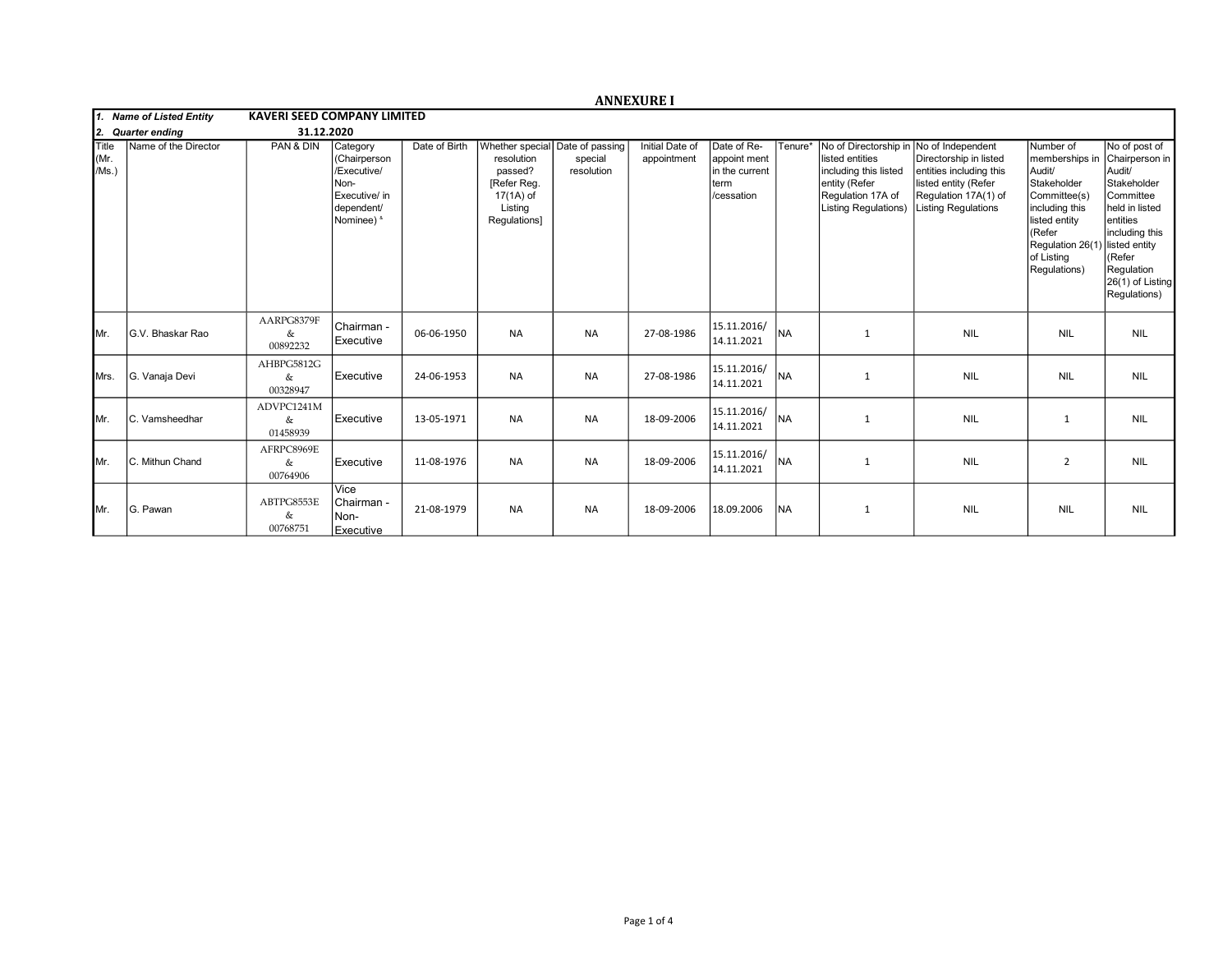| IMr.                                                                                                                                                                                  | S. Raghuvardhan Reddy | AJPPS8649K<br>&<br>01992206 | Non-<br>l Executive -<br>Independent | 09-03-1947 | <b>NA</b> | <b>NA</b> | 18-09-2014 | 17.09.2019/1 75<br>7.09.2024   | Months               |  |            |            |
|---------------------------------------------------------------------------------------------------------------------------------------------------------------------------------------|-----------------------|-----------------------------|--------------------------------------|------------|-----------|-----------|------------|--------------------------------|----------------------|--|------------|------------|
| Im <sub>r</sub>                                                                                                                                                                       | S.M. Ilyas            | AHIPS5691J<br>&<br>03542011 | Non-<br>l Executive -<br>Independent | 25-07-1947 | <b>NA</b> | <b>NA</b> | 18-09-2014 | 17.09.2019/1 75<br>7.09.2024   | lMonths              |  | <b>NIL</b> | <b>NIL</b> |
| IMr.                                                                                                                                                                                  | K. Purushotham        | AGKPK8119J<br>&<br>01540645 | Non-<br>l Executive -<br>Independent | 05-07-1946 | <b>NA</b> | <b>NA</b> | 18-09-2014 | 17.09.2019/1   75<br>7.09.2024 | Months               |  |            |            |
| Mrs.                                                                                                                                                                                  | M. Chaya Ratan        | ABJPM6721E<br>&<br>08085687 | Non-<br>Executive -<br>Independent   | 26-01-1953 | <b>NA</b> | <b>NA</b> | 24-05-2018 | 24.05.2018/<br>23.05.2023      | $\vert$ 31<br>Months |  |            | <b>NIL</b> |
| Whether Regular Chairperson appointed - YES                                                                                                                                           |                       |                             |                                      |            |           |           |            |                                |                      |  |            |            |
| Whether Chairperson is related to managing director or CEO - YES                                                                                                                      |                       |                             |                                      |            |           |           |            |                                |                      |  |            |            |
| I <sup>s</sup> PAN number of any director would not be displayed on the website of Stock Exchange                                                                                     |                       |                             |                                      |            |           |           |            |                                |                      |  |            |            |
| <sup>a</sup> Category of directors means executive/non-executive/independent/Nominee. if a director fits into more than one category write all categories separating them with hyphen |                       |                             |                                      |            |           |           |            |                                |                      |  |            |            |

\* to be filled only for Independent Director. Tenure would mean total period from which Independent director is serving on Board of directors of the listed entity in continuity without any cooling off period.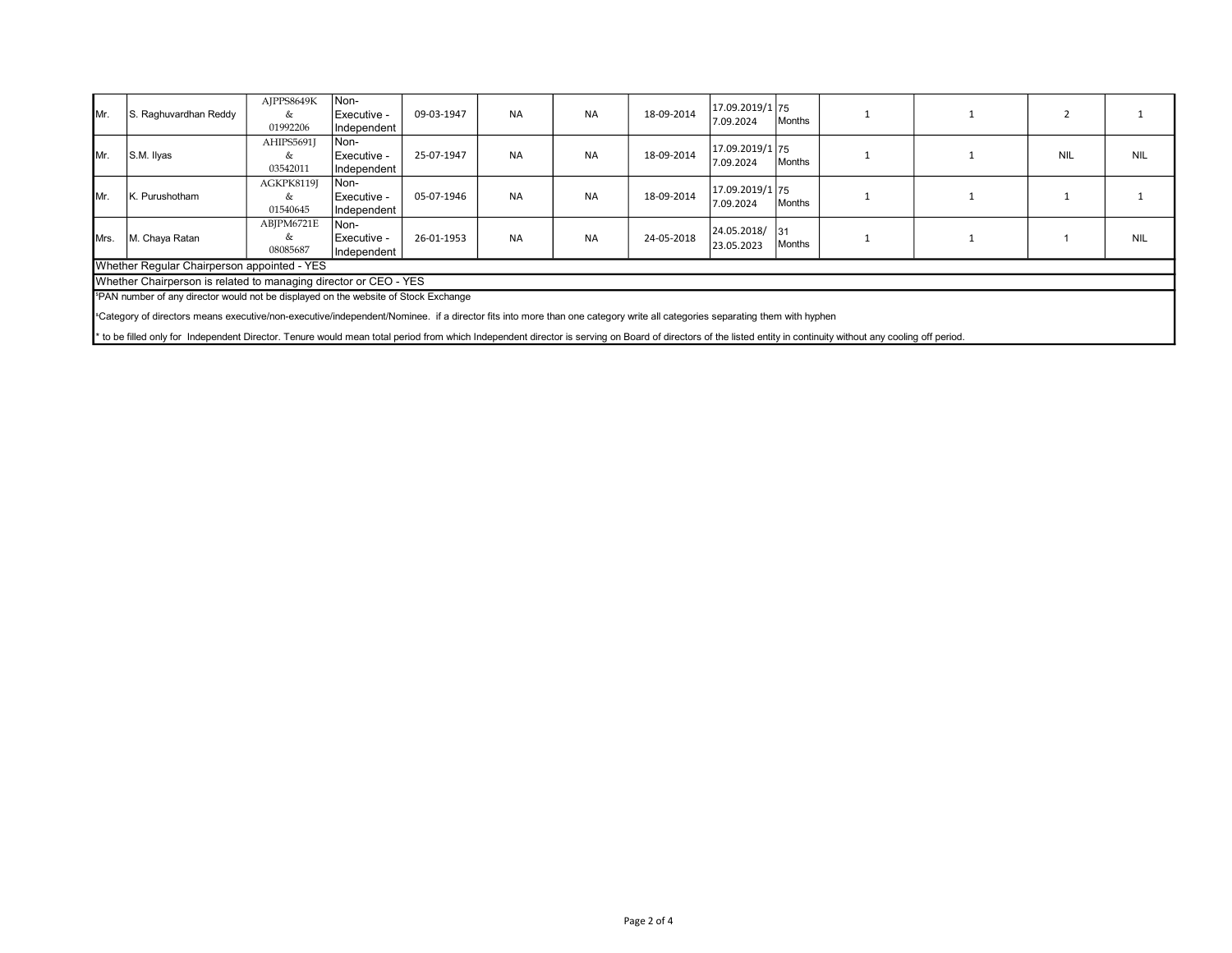| Iш.<br><b>Composition of Committees</b>                                         |                                                |            |                                                                                                                                                                           |                                                         |                                                                |                         |                                                                                        |                                                                        |                      |  |
|---------------------------------------------------------------------------------|------------------------------------------------|------------|---------------------------------------------------------------------------------------------------------------------------------------------------------------------------|---------------------------------------------------------|----------------------------------------------------------------|-------------------------|----------------------------------------------------------------------------------------|------------------------------------------------------------------------|----------------------|--|
| <b>Name of Committee</b>                                                        |                                                | DIN        | Whether Regular Chairperson appointed                                                                                                                                     |                                                         | Name of Committee members<br>INon-                             |                         | Category<br>(Chairperson/Executive/<br>Executive/independent/<br>Nominee) <sup>s</sup> | Date of Appointment                                                    | Date of<br>Cessation |  |
|                                                                                 |                                                | 01540645   |                                                                                                                                                                           | Mr. K. Purushotham                                      |                                                                |                         | Independent-Chairperson                                                                | 23.05.2013                                                             |                      |  |
|                                                                                 |                                                | 01992206   |                                                                                                                                                                           |                                                         | Mr. S. Raghuvardhan Reddy                                      |                         | Independent                                                                            | 24.05.2018                                                             |                      |  |
| 1. Audit Committee                                                              |                                                | 00764906   | Yes                                                                                                                                                                       | Mr. C. Mithun Chand                                     |                                                                | Executive               |                                                                                        | 15.02.2007                                                             |                      |  |
|                                                                                 |                                                | 03558571   |                                                                                                                                                                           | Mrs. M. Chaya Ratan*                                    |                                                                | Independent             |                                                                                        | 10.11.2020                                                             |                      |  |
|                                                                                 |                                                | 01540645   |                                                                                                                                                                           | Mr. K. Purushotham                                      |                                                                | Independent-Chairperson |                                                                                        | 23.05.2013                                                             |                      |  |
| <b>12.</b> Nomination & Remuneration Committee                                  |                                                | 01992206   | Yes                                                                                                                                                                       | Mr. S. Raghuvardhan Reddy                               |                                                                | Independent             |                                                                                        | 14.09.2016                                                             |                      |  |
|                                                                                 |                                                | 08085687   |                                                                                                                                                                           | Mrs. M. Chaya Ratan                                     |                                                                | Independent             |                                                                                        | 24-05-2018                                                             |                      |  |
|                                                                                 |                                                | 01992206   |                                                                                                                                                                           | Mr. S. Raghuvardhan Reddy                               |                                                                |                         | Independent-Chairperson                                                                | 14.02.2019                                                             |                      |  |
| 3. Risk Management Committee                                                    |                                                | 01458939   | Yes                                                                                                                                                                       | Mr. C. Vamsheedhar                                      |                                                                | Executive               |                                                                                        | 14.02.2019                                                             |                      |  |
|                                                                                 |                                                | 00764906   |                                                                                                                                                                           | Mr. C.Mithunchand                                       | Executive                                                      |                         |                                                                                        | 14.02.2019                                                             | ٠                    |  |
| 4. Stakeholders Relationship Committee'                                         |                                                | 01992206   |                                                                                                                                                                           | Mr. S. Raghuvardhan Reddy                               |                                                                |                         | Independent-Chairperson                                                                | 14.11.2018                                                             | ÷                    |  |
|                                                                                 |                                                | 01458939   | Yes                                                                                                                                                                       | Mr. C. Vamsheedhar                                      | Executive                                                      |                         |                                                                                        | 15.02.2007                                                             | $\overline{a}$       |  |
|                                                                                 |                                                | 00764906   |                                                                                                                                                                           | Mr. C. Mithun Chand                                     |                                                                | Executive               |                                                                                        | 15.02.2007                                                             |                      |  |
|                                                                                 |                                                | 00892232   |                                                                                                                                                                           | Mr. G.V. Bhaskar Rao                                    |                                                                |                         | Independent-Chairperson                                                                | 13.08.2014                                                             |                      |  |
| 5. Corporate Social Responsibility Committee'                                   |                                                | 00328947   | Yes                                                                                                                                                                       | Mrs. G. Vanaja Devi                                     |                                                                | Executive               |                                                                                        | 13.08.2014                                                             |                      |  |
|                                                                                 |                                                | 01992206   |                                                                                                                                                                           | Mr. S. Raghuvardhan Reddy                               |                                                                | Executive               |                                                                                        | 14.11.2018                                                             |                      |  |
|                                                                                 |                                                |            | *Category of directors means executive/non-executive/independent/Nominee. If a director fits into more than one category write all categories separating them with hyphen |                                                         |                                                                |                         |                                                                                        |                                                                        |                      |  |
| *Mrs. M. Chaya Ratan was appointed as a member in Audit Committee on 10.11.2020 |                                                |            |                                                                                                                                                                           |                                                         |                                                                |                         |                                                                                        |                                                                        |                      |  |
| <b>Meeting of Board of Directors</b><br>IIII.                                   |                                                |            |                                                                                                                                                                           |                                                         |                                                                |                         |                                                                                        |                                                                        |                      |  |
| Date(s) of Meeting (if any) in the previous quarter                             |                                                |            | Date(s) of Meeting (if any) in the relevant quarter                                                                                                                       | Whether<br>reauirement of<br>Quorum met*                | Number of Directors<br>Present                                 |                         | Number of<br>Independent<br><b>Directors Present</b>                                   | Maximum gap between any two consecutive (in number of<br>days)         |                      |  |
| 13.08.2020                                                                      |                                                | 10.11.2020 | Yes                                                                                                                                                                       | 8                                                       |                                                                | $\overline{4}$          | 88                                                                                     |                                                                        |                      |  |
| to be filled in only for the current quarter meetings                           |                                                |            |                                                                                                                                                                           |                                                         |                                                                |                         |                                                                                        |                                                                        |                      |  |
| Iv.<br><b>Meeting of Committees</b>                                             |                                                |            |                                                                                                                                                                           |                                                         |                                                                |                         |                                                                                        |                                                                        |                      |  |
| Date(s) of meeting of the<br>committee in the relevant quarter                  | Whether requirement of Quorum<br>met (details) |            | <b>Number of Directors Present</b>                                                                                                                                        | Number of<br>Independent<br>Directors<br><i>Present</i> | Date(s) of meeting of the committee in the<br>previous quarter |                         |                                                                                        | Maximum gap between any two consecutive meetings in<br>number of days* |                      |  |
| Audit Committee: 10.11.2020                                                     | Yes                                            |            | 3                                                                                                                                                                         | 2                                                       | Audit Committee: 13.08.2020                                    |                         | 88                                                                                     |                                                                        |                      |  |

\* This information has to be mandatorily be given for audit committee, for rest of the committees giving this information is optional